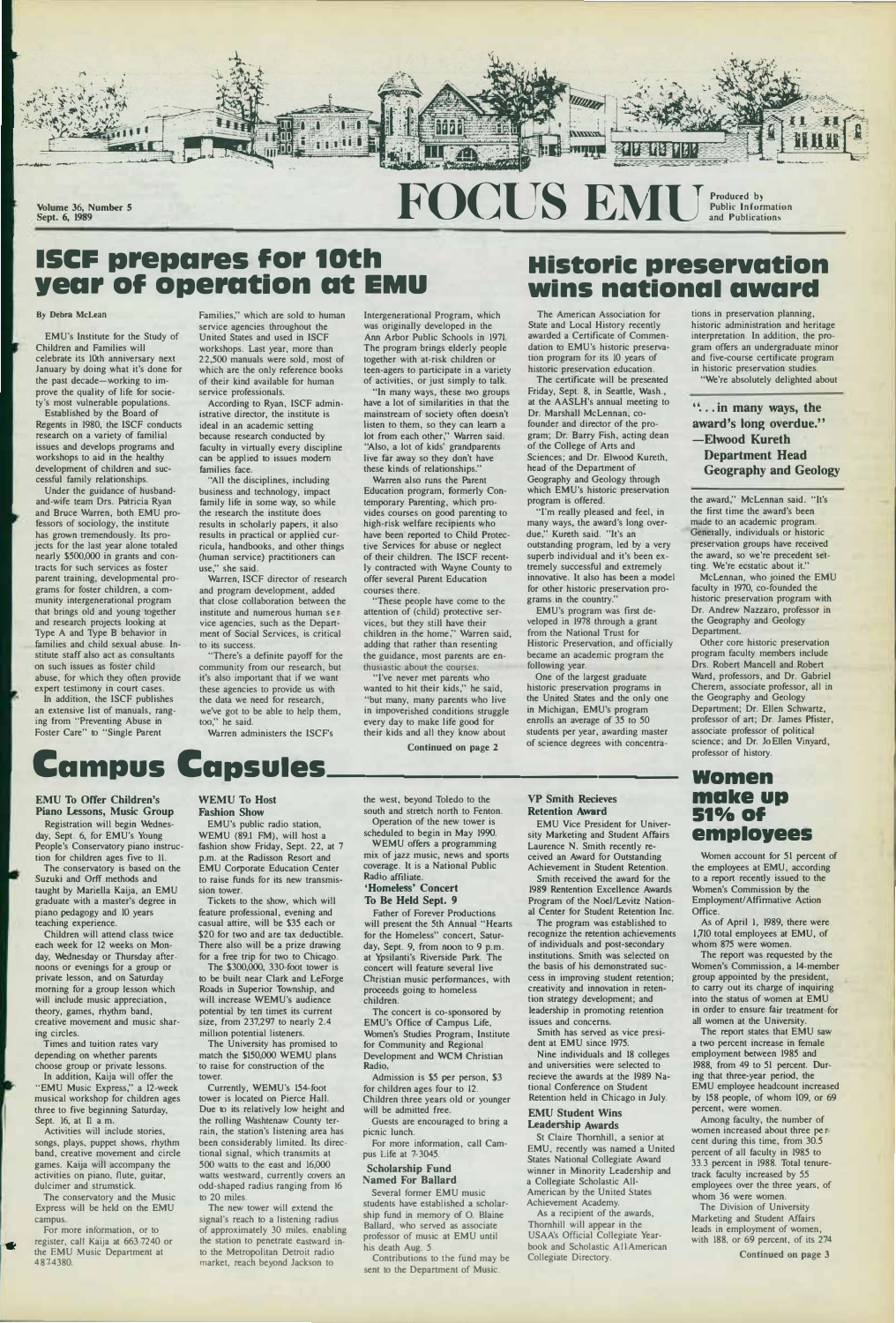# **2** \\'ednesday, Sept. 6, 1989 **FOCUS EMU**

#### **Institute for the Study of Children and Families**

#### Continued from **page** 1

parenting is what they learned from their own parents, which might not have been so good."

Much of the institute's focus has been on child welfare issues, particularly the experiences of children in foster care. Under a major National Institute of Mental Health grant in 1974, the ISCF (then the EMU Foster Parent Education Program) developed an extensive set of curricula to train would-be foster parents. Such training had essentially been unheard of until then.

"Foster parent education was really a new idea. People at the federal level couldn't believe there was no training of this kind," Ryan said. "When we applied for the grant, they wanted to know what we were going to do that was innovative compared to other foster parent training programs. They were amazed when they checked around and found out that any kind of training was innovative."

"We really had a nice system that was extremely popular with foster parents even though, up until 1980, foster parent education was voluntary," Ryan said. "It's ironic that the year before we had to stop, the State Legislature passed mandatory foster parent training."

"These (agency) workers have huge case loads that they can't keep up with and now they're also responsible for foster parent educa-

"Foster parents usually are goodhearted members of the community who are often terribly exploited and misused **by** the agencies by being overloaded with children and having caseworkers who are too busy to support them," she said. "Just because they know how to raise their own children does not in any way mean they'll be able to cope with the really difficult behaviors that foster kids bring in-especially without training."

After the NIMH grant ended in 1978, the Michigan Department of Social Services picked up funding for the program, which eventually was offered in *55* state counties through community colleges. The ISCF was training 2,500 Michigan foster parents each year when the Reagan Administration reduced federal funding for social programs in 1981 and DSS was forced to end its contract with EMU.

Now, child welfare agencies use agency staff, usually trained through the ISCF, to train foster parents, but their efforts are intermittent and often inadequate, according to Ryan.

tion. Some agencies do a wonderful job, but some are doing a real lousy job," she said.

Emily Jean McFadden, EMU associate professor of social work and associate director of National Foster Care Projects at the institute, agrees.

A former child protection agency and foster care social worker, McFadden joined the ISCF in 1976 to work on its foster parent training curricula, and joined EMU's social work faculty in 1979. While working as a social worker, she had done some foster parent training on her own and was thrilled to join the institute and develop a national model for the training.

### **lip and Due to space limitations, the programming grid below of EMU's public radio station, Save------**

**WEMU-FM, can only be published once each semester.**  Monday Tuesday Wednesday Thursday Friday Salurday Sunday

"The institute has taken a position of great leadership in this country," she said. "The problems of foster care are not well publicized; not, for example, the way the problems of the homeless are, and I'm not sure why. I think a lot of people have vague stereotype<sup>s</sup> about the foster child and don't realize that these are neglected and abused children. People usually think they're orphans or bad delinquent kids, neither of which is true. Most of them are really great young people who have never had any stability in their lives."

pected to bring more babies into foster care.

McFadden noted that news reporters from all around the country often are referred to the ISCF by federal officials when they need information on foster care. "We really do have a national reputation in this area," she said.

A more recent project McFadden and Ryan completed was a study of abuse of children by foster parents

and the development of a corresponding set of workshops and manuals on preventing such abuse. While it isn't epidemic, Ryan estimates that foster children are abused at a rate two to three times higher than children in the general population.

"You've got children (in foster care) who, even though they were abused and neglected, don't want to be taken away from the home, so foster parents are faced with a child who really acts out," Ryan said. "Foster parents, especially those without training, also have a lot of stress caused by foster children coming and going, the natural parents calling all the time and social workers making demands."

"We're interested in the impact of the different kinds of intervention," Ryan said. "In many cases, the mother kicks the perpetrator out, but in other cases, she won't and the child is taken out. That often causes a lot of guilt for her because she's the victim, but she's taken away from home."

"Sometimes I think it would be easier if Bruce and I just went back to teaching sociology full time, but then something else comes up at the institute and it grows some more," she said. "The fact that Bruce and I are married (and understand the necessary long working hours) makes life a lot easier."

According to McFadden, some foster parents were upset when the study began, fearing it would reflect badly on all of them, but were pleased with the study's findings. Abuse in foster care usually occurs, they concluded, when child welfare agencies, unable to cope with their growing caseloads, overburden otherwise good foster parents, don't provide adequate training, and don't offer help when it's clear the foster parents need it.

> "Heed thine own advice" might be the motto of Dr. C.H. Patterson, adjunct professor at the University of North Carolina at Greensboro, who recently conducted a seminar for guidance and counseling

"Sometimes you can get someone who had been **a** beautiful foster parent for 10 years who will abuse a child," Ryan said. "And it's usually because the agency failed to identify their built-up stress and provide necessary support."

The abuse-prevention program was tested and eventually offered in all 50 states, several of which recently contracted with the ISCF to provide it on a regular basis to social workers who, in turn, will train foster parents.

McFadden and Ryan estimate that there are 250,000 to 350,000 children in foster care each day in the United States, a small but "extremely vulnerable" percentage of all children. With the growing use of crack cocaine, those numbers are expected to increase as more and more addicted parents become unable to care for their children. In addition, the AIDS epidemic is ex-

> Although Patterson strongly believes in person-centered therapy, he said it often does not occur in practice because the expert does not trust his or her client's judgement. "The question I ask my students again and again is, 'How much confidence do you have in your clients?' "Most therapists don't have any confidence and that's why they take over," he continued. "The clientcentered therapist says, 'These people can solve their problems if you make it possible by helping and facilitating it,' not **by** directing, leading or guiding them, but by understanding them and helping them, providing the conditions in which they can explore their own problems." Key to success in client-centered problem solving is a good human relationship, Patterson added. "I'm almost a minority of one in saying there is a universal system of psychotherapy because every other person who talks about crosscultural therapy says you have to have a different system or theory for every culture, subculture, minority group and the poor," he said. "Can anything be more discriminatory than to say the poor

Yet countering Patterson's belief of a universal therapy system are literally hundreds of therapeutic approaches. "If you can persist in this (universal theory) for 20 to 30 years, you'll see it will have to come to be," he said. "Someone has counted 250 different theories of psychotherapies. If that's so, it's not a science. It's not even an art. That's like saying there are 250 ways of performing an appendectomy. It's inconceivable.

| Dancing in<br>Your Mead |                                     |         |         |
|-------------------------|-------------------------------------|---------|---------|
|                         | Jazz After Hours                    |         |         |
|                         |                                     |         |         |
|                         |                                     |         | -       |
|                         |                                     |         |         |
|                         |                                     |         |         |
|                         |                                     |         |         |
|                         | All Things Considered (Rebroadcast) | Morning | Morning |

| 8a.m.           | Morning Edition                                |                          |                            |                                        | 8a.m.    |
|-----------------|------------------------------------------------|--------------------------|----------------------------|----------------------------------------|----------|
| 9a.m.           |                                                |                          | Weekend<br>Edilion         | Weekend<br>Edition                     | 9a.m.    |
| 10 a.m.         |                                                |                          | Car Talk                   |                                        | 10a.m.   |
| 11 a.m.         |                                                |                          |                            | Sunday Best<br>News on the hour        | 11 a.m.  |
| Noon            |                                                |                          |                            |                                        | Noon     |
| $1$ pm.         | Morning and Afternoon Jazz<br>News on the hour |                          | Jazz                       |                                        | 1 p.m.   |
| 2 p.m.          |                                                |                          | News on<br>The hour        | <b>Classic Blues</b>                   | $2$ pm   |
| 3 p.m.          |                                                | 生                        |                            |                                        | 3.9. m.  |
| 4 p.m.          |                                                |                          |                            | <b>Big City</b><br><b>Blues Cruise</b> | 4 pm.    |
| 5 p.m.          | Fresh Air                                      |                          |                            |                                        | 5 pm.    |
| $6p$ m          | All Things Considered (with local news)        |                          |                            | $6$ pm.                                |          |
| 7 pm.           |                                                | All Things Considered    |                            | 7 p.m.                                 |          |
| 8 р т.          |                                                |                          |                            |                                        | 8 p.m    |
| $9p$ m          | Evening Jazz                                   | All Star<br>Rhythm Revue | Third World<br>Dance Parly | <b>Bone</b><br>Conduction              | 9pm      |
| 10 p m          |                                                |                          |                            |                                        | 10 p m   |
| 11 $p_{1}m_{2}$ |                                                |                          |                            |                                        | 11 p.m   |
| Midnight.       | Jazz After Hours                               | Cyprus Avenue            | Afropop                    | Dancing in<br>Your <b>Mean</b>         | Midnight |

Although Patterson thinks counseling and psychotherapy are essentially very much the same, he's concerned that today's "counselor" is no longer looked at as a professional and the fields are becoming more distant in how they're perceived. "Counseling has lost its professional recognition and meaning . . . We have financial counselors, funeral counselors, loan counselors, even rug counselors! Everybody's a counselor and the counseling groups have kept extending the term so that counseling is everything that anybody does," he said. Patterson said the good human relationships he talks about in client-centered therapy and counseling must also be incorporated into the general educational curricula of our schools. "There's a lot wrong with our educational system, but it's not just what-they are saying .. . back to the three **Rs.** I'm saying that's not enough. We need a fourth 'R'-relationships," he said. "Our schools should help our students be able to relate to each other."

The ISCF's second major program area regarding foster care, called Independent Living, deals with the delicate matter of helping foster parents prepare the children to "leave home once again" when they reach 18 years of age. Some children will have been in foster homes for five or more years and their natural families are still unstable or can't be located, but when the children reach 18 or 19 years old, they have to leave the foster homes.

"These kids are usually behind in school, and socially and emotionally they're behind," Ryan said. "Leaving home again can bring up real trauma for them. When I think of my own sons, who are 21 and 24 now, and how much support they've had since they were 18, I can't imagine that these foster kids have no support, but they usually don't. The agencies cut them off with no money and if the foster parents let them stay, they can't bring another child in because you can't have two unrelated adults living in a foster home."

The Independent Living program helps foster parents work with the children to develop self-sufficiency skills, including such simple things as taking one's own temperature.

"Children get a lot of informal teaching from their parents when they grow up in healthy homes, like the first time your mother sends you to the store alone," Ryan said. "But, when you grow up abused or

neglected, you miss a lot of those things. It's hard to believe a 17-year-old kid wouldn't know how to take his own temperature, but many don't."

Right now, Warren and Ryan are conducting a study looking at sexual abuse of girls age three to 15 by their fathers, stepfathers or mother's live in boyfriends, and the effect removal of the perpetrator has on the victim vs. her removal from the home. The study is being funded by a three-year grant from the National Center for Child Abuse and Neglect.

EI.

The ISCF has numerous other on-going projects, so many, in fact, that Ryan estimates she spent more than 100 nights away from home last year. Nonetheless, her commitment to the institute, and the commitment of her colleagues, rarely wavers.

# **seminar looks at modern counseling**

#### **By** Susan **Bairley**

students and professionals at EMU. Patterson, who's also professor emeritus at the University of lllinois and distinguished author of more than 165 articles and 13 books, is a strong proponent of "person-centered" therapy and counseling.

"Person or client-centered therapists say people are their own experts on their problems. They are the only people who can define their problems and they are the only people who can provide adequate solutions to their problems," he said. "Somebody else's solutions don't fit."

have to have a special therapy? "Client-centered therapy is based upon the nature of human beings, regardless of culture," he added, "we have some basic commonalities."

"Science is supposed to be cumulative, but if you look at psychotherapy, it's not cumulative. Everybody keeps rediscovering the wheel," Patterson added. "Nobody reads anything that's more than five years old."

Continued on **page** 4

•

•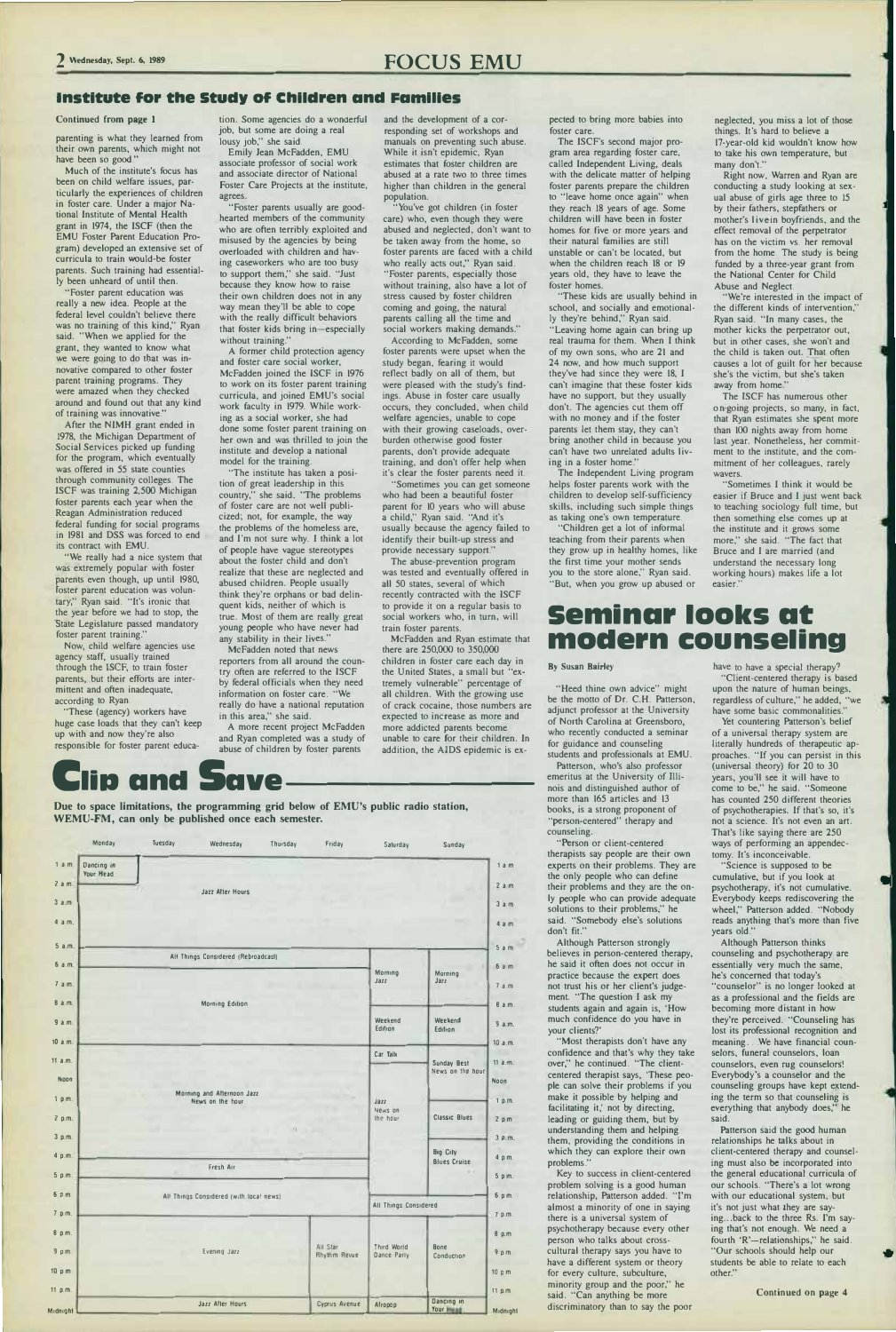# **FOCUS EMU** Wednesday, Sept. 6, 1989 **3**

# **Focus on Faculty.**

# Liu recalls China trip during Tiananmen Square massacre

#### **By Karmen Butterer**

**Eastern Michigan University's Dr. Stephen Liu, professor of biology, traveled to his native China early this summer well aware of the ongoing student demonstrations, but eager to establish educational exchanges between several Chinese universities and EMU.** 

**He came home in mourning for a country where something went terribly wrong.** 

**"The Chinese government has lost a whole generation of young people," he said. "No matter what the government says, the people know deep in their conscience that there was a terrible tragedy."** 

**Liu arrived in China early last June just one day before what has come to be known as the Tiananmen Square massacre. While he wasn't in Beijing that day, news of the bloody crackdown naturally traveled quickly throughout the country.** 

**"So many young lives were sacrificed for no reason," Liu said. "China had everything to gain and nothing to lose by addressing the issues that the students presented. The prestige of China would have gone up. But the government had no thinking, no brain. They were blinded by power and position and they wanted to protect it at any cost. Now the country has lost its people."** 

**While the student protests for democratic reform that led to bloodbath may seem reasonable to most Americans, Liu acknowledges that people who have never lived under an oppressive government cannot fully understand the summer events in China.** 

**"It may be your belief that you can't run a country that way, but that isn't the thinking of those in power in China," said Liu, a native of China's province of Hunan.** 

**The Chinese student protesters had requested essentially six reforms of their communist government: evaluation of the late Hu Yaobang, general secretary for the**  Communist Party, and his contribu**tions to the country; freedom of speech, press and assembly; an end to corruption by high ranking officials; and a dialogue with Prime Minister Li Peng and other party officials.** 

**The reform requests were presented during a memorial service for a man the students con-** **sidered a martyr for their cause outside the Great Hall of the People in Tiananmen Square. When the government did not respond to the requests, the crowd of protesters swelled to more than one million people.** 

**Liu believes the students had no intention of rioting or attempting to overthrow the government, characterizing the movement as peaceful, patriotic and pro-democratic, not a "riot to disrupt social order and counter revolutionary," as reported in the People's Daily, the official organ of the government.** 

**By the time Liu arrived in Southern China on June 3, to teach a course at Harbin Normal University, student protests and strikes had shut down many of China's universities. Although the Beijing protests had become a focal point for the demonstrations, similar protests were being staged on campuses across the country and classes had been canceled because students had left to join the Tiananmen Square movement or had returned home to avoid possible conflict with the. army.** 

**Though called "student protests," the movement filtered into the general population, according to Liu, as Chinese citizens joined in helping the students set up barricades and brought them food and**  supplies. The students even per**suaded some members of the Chinese Army to join the protests.** 

**At the same time, intense negotiations were taking place**  among Communist Party hard-liners **and moderates, who could not agree on how to handle the situation.** 

**According to Liu, the violence that erupted in Tiananmen Square Sunday, June 4, may have been sparked by a traffic accident. An army truck, speeding through the city, reportedly lost control and hit and killed two students. Protesters who witnessed the accident demanded an explanation and began slapping the driver. Stories about the accident spread and tension in the Square grew. The Chinese government demanded control of the Square and unleashed a barrage of military firepower on the unarmed but steadfast civilian protesters.** 

**The military crackdown that followed the massacre made it impossible for anyone to arrive at an** 

**Openings \_\_\_ \_** 

**To be considered for vacant positions, all Promotional Openings Application Forms MUST BE SUBMITTED directly to the Employment/Affirmative Action Office and received no later than 5 p.m. on the expiration date.** 

**The Employment/Affirmative Action Office announces the following vacancies. The expiration date for applying for these positions is Wednesday. Sept. 13, 1989. Detailed job descriptions may be reviewed in Room 310 King Hall. Posting Boards across campus also highlight necessary and desired qualifications. Locations of these boards are main traffic areas in: King Hall. McKenny Union. Roosevelt Hall. Business and Finance Building. Sill Hall, Pray-Harrold, Rec/IM Building, Physical Plant. Mark-Jefferson. Hoyt Meeting Center. DC I. and the University Library. CLERICAL/SECRETARIAL** 

> Between 1985 and 1988, the total **number of full professors decreased**

**(Minimum Biweekly Rate)** 

**CSAA89048 - CS-04 - \$577.79 - Secretary 11-50 percent. Institute for the Study of Children & Families (Funded by a grant) (Word processing experience and/or ability and willingness to learn)** 

#### **ADMINISTRATIVE/PROFESSIONAL/TECHNICAL**

**(Biweekly Salary Range)** 

**APAA89007 - AP-II - \$1.365.94 - \$2.224.39 - Assistant Dean. Graduate PTEX89008 - PT-07 - \$821.76 - \$1.206.29 School Admissions and Records. Graduate School Services. Public Informa-**

#### **FACULTY**

**FAAA89039 Professor. Leadership and Counseling. Winter or F.il. 1990** 

**Assistant Manager. Editorial tion and Publications** 

**An Affirmative Action/Equal Opportunity Employer** 



**EMU photo by Brian Forde** 

**"If you go back to Beijing today, it's business as usual . .. The government closed the Square for a week and repaired everything, it looks like nothing happened," according to Dr. Stephen Liu, EMU professor of biology, who was in China during the Tiananmen Square massacre.** 

**accurate number of dead. "The number you guess is just as good as anyone elses, nobody knows," Liu said. "A very conservative estimate would be around 1,500. Keep in mind that 300 soldiers were killed and they had the guns. There might have been three, five or 10 times that number of students killed."** 

**The only way to get a more precise figure on the fatalities, Liu said, would be to "wait until the students go back to classes and see how many don't return, because all the bodies were cremated and families don't want to report that their children are missing because then something might happen to them."** 

**In the meantime, the Chinese propaganda machine has moved with extreme swiftness and audacity to erase June 4, 1989, from its country's consciousness.** 

**"If you go back to Beijing today, it's business as usual. The shops are open and the streets are teeming with people," Liu said "The government closed the Square for a week and repaired everything, it** 

#### **women**

#### **Continued from page 1**

**employees.** Following that is the

**Executive Division (formerly University Relations). with women composing 58 percent of its 198 employees; Academic Affairs, with women totaling 47 percent of its 975 employees; and the Division of Business and Finance. which employs 263 people, 43 percent of whom are women.** 

**While total female employment at the University is on the rise, it still**  lags at high professorial ranks and **among senior administrators. As of April I, 1989, women held 34 percent of the 135 senior administrator, dean and department head positions on campus; 55 percent of professional/technical jobs; 34 percent of faculty posts; 33 percent of support staff positions; and 96 percent of clerical/secretarial jobs. By division, women accounted for 50 percent of senior administrators, deans and department heads in Marketing and Student Affairs; 35 percent in** 

**looks like nothing happened."** 

**Though the Chinese government,**  when it even acknowledges the pro**tests, is adamant that it did the right thing, Liu said China will pay a heavy price for years to come.** 

**"China has lost its position in the international community because of how it handled the demonstrations," he said. "Consequently, China will be left behind and sel aside. The country will suffer in terms of scientific exchange and corporate exchange for several years. How many years depends on how the government handles tne students now in regard to human rights and how the trials are conducted."** 

**The onslaught of international outrage against the Chinese government, however, has appeared to do little to sway the government toward considerations of human rights. Shortly after Tiananmen Square, and in the absence of "trials," several protesters were publicly executed.** 

**Though Liu says he can't predict that there may be another demon**stration soon, he's confident that **their desire for democratic reforms** 

**the Executive Division; 33 percent in Business and Finance and 27** 

**percent in Academic Affairs.** 

**In the faculty ranks, women held 225 tenure-track positions as of September 1988, composing 33 percent of the 675 faculty. Fifty-one women accounted for 19 percent of the 271 full professors; women composed 30 percen: of associate professors; 52 percent of assistant professors; and 60 percent of instructors.** 

**"The data continue to show that**  we need some improvement at **Eastern Michigan University in terms of women employed in the higher ranks," said Dr. Joanne Burns, 1988-89 chairwoman of the Women's Commission. "Women tend to be concentrated in the lower ranks and in clerical jobs. It's an on-going challenge, there's no question about that."** 

**has not been suppressed, noting that some students returned to tbe Square the day after the massacre and called for another demonstration.** 

**With the international focus off China for awhile, the people there are trying to cope with a country drastically altered, Liu said, and international sanctions ordered by Western countries are so far only hurting working class China. Tourism has come to a grinding halt. Workers in service industries like hotels have had to take 50 percent pay cuts and lay-offs. Restaurant kitchens remain closed because there is no one to serve. While Liu stayed at the Friendship Hotel in Beijing, which has 500 rooms, there were only two other families staying there.** 

**Liu traveled to China to arrange a 1990 visit there by an EMU delegation and to open new avenues for faculty exchanges. While he was successful on both counts, they are now on hold pending the U.S. government's establishment of new policy on educational exchanges with China.** 

**at EMU by 4 percent, while the number of women at that rank increased by nearly 4 percent. The associate professor headcount increased overall by 30 employees, II of whom were women; the assistant professor rank gained 30 new facully, 24 of whom were women; and instructors increased by seven, of which three were women. Michigan Department of Education data also contained in the report showed that EMU led the state's public universities in fall 1987 in the number of full-time women faculty members, with 34 percent, followed by the University of Michigan-Flint at 33 percent and Northern Michigan University at 29 percent. During that same year, 20 percent of faculty at the University of Michigan-Ann Arbor were women, and 27 percent of Michigan State University's and Wayne State University's faculty were women.**